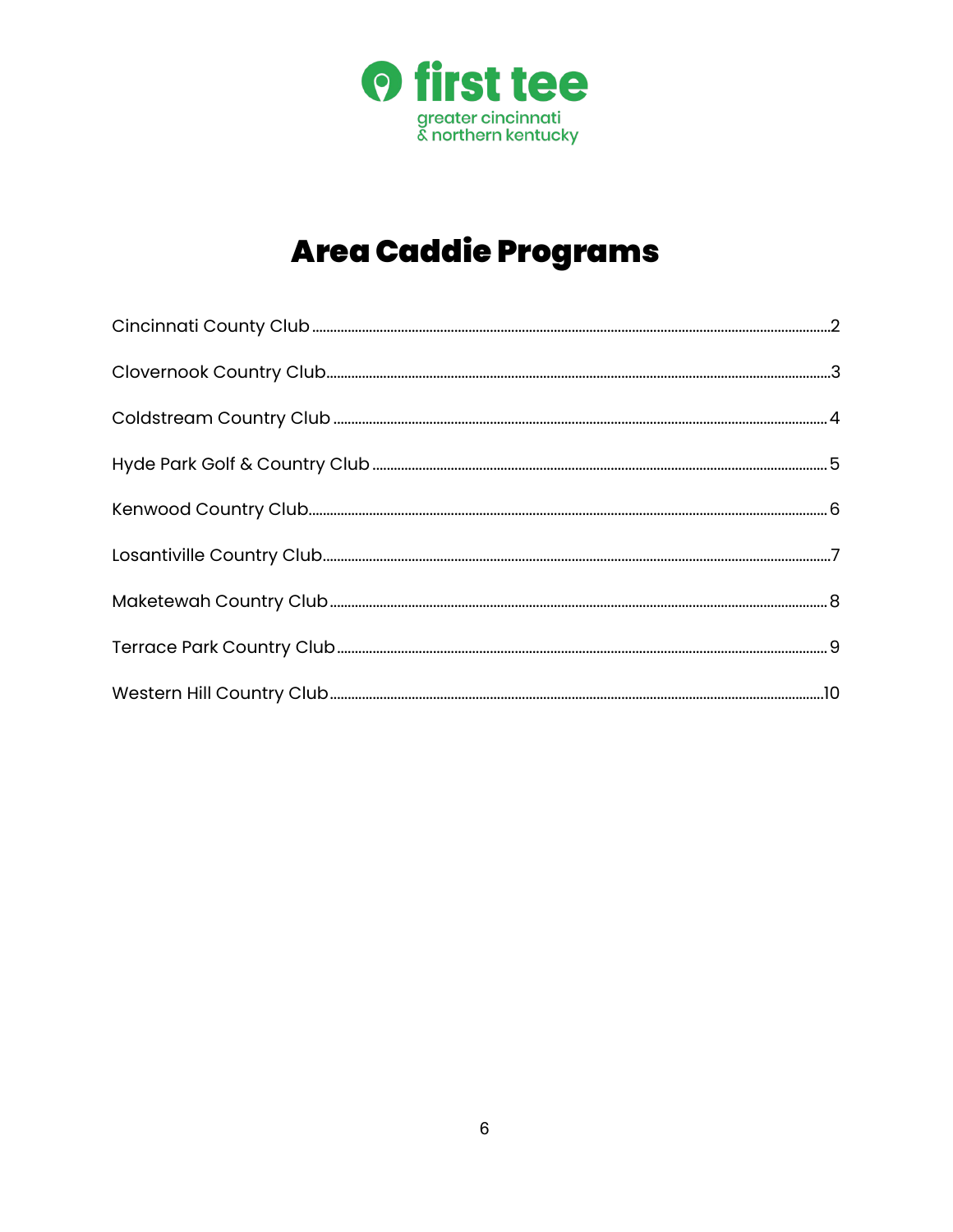

**What is a caddie?** A caddie is someone who assists golfers during their rounds. Their responsibilities include carrying the golfer's bag, pacing yardages, replacing divots, raking bunkers and attending the flagstick.

It's a great summer job for young people. You spend the summer outdoors earning good money, and you get the opportunity to meet influential people and develop strong communication skills. You also can potentially qualify for a free college scholarship. **Why is caddying important?** Caddying is part of golf's heritage—the way golf was meant to be played—and part of its future. It is also a great way to learn the game and can be a valuable investment for your future.

We're fortunate that many area golf clubs have great caddie programs for you to consider. If caddying is a good fit for you, it can also be a terrific opportunity to for you to earn an Evans Scholarship—a full tuition and housing scholarship for golf caddies. To qualify, you must have a good caddie record, good grades, demonstrated financial need and outstanding character. **Learn more at [www.wgaesf.org](http://www.wgaesf.org/)**.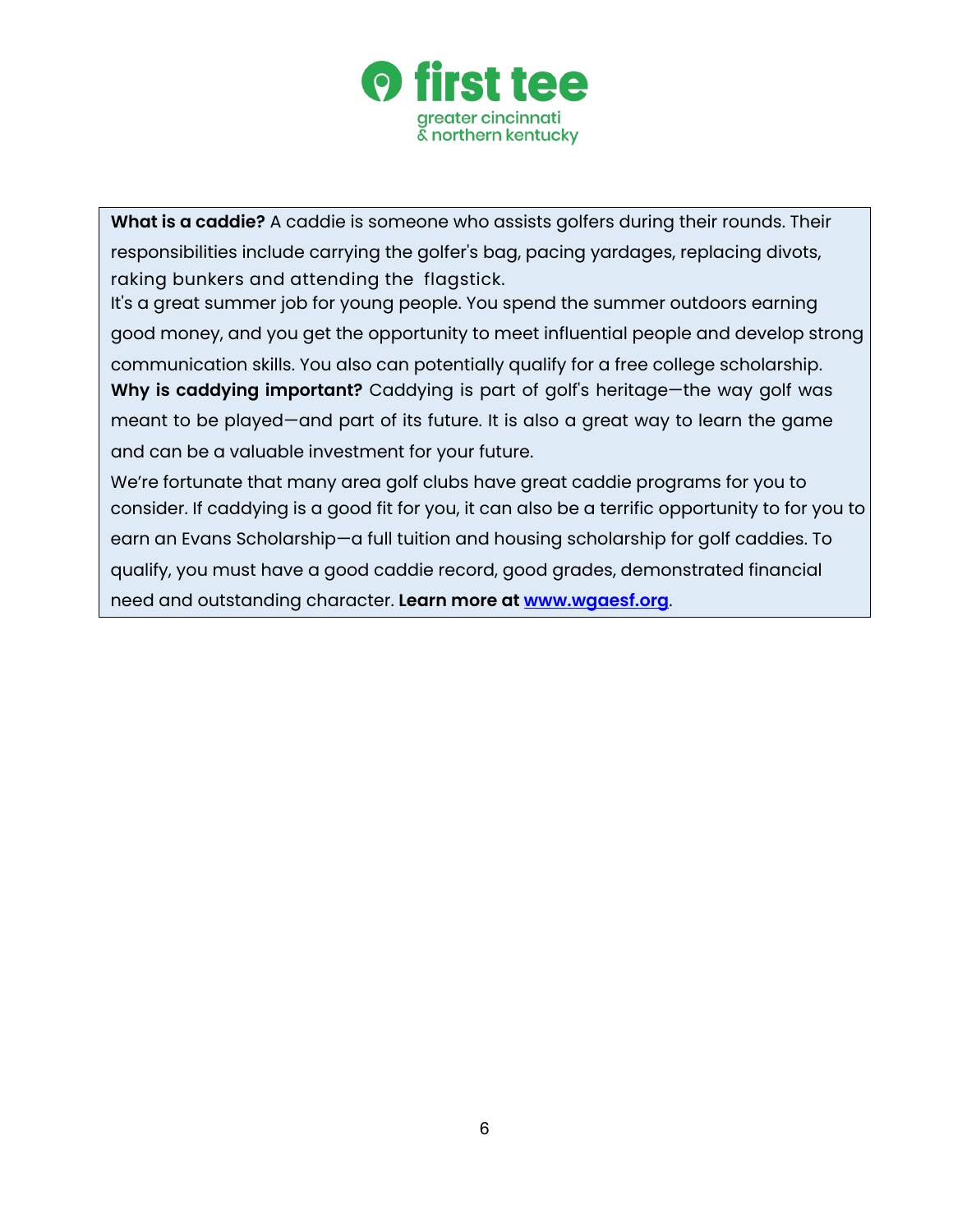

#### CINCINNATI COUNTRY CLUB

2348 Grandin Road Cincinnati, OH 45208 Contact: Matt Brewer (Golf Pro) Golf shop phone is 513-533-5265

Eligibility Requirements: Must be 13 or older, strong enough to carry a 25-lb bag for 18 holes and available to work weekends and holidays.



Application/Selection Timing: Contact Matt Brewer after March 1st when Cincinnati Country Club Pro Shop reopens. Multiple training sessions held throughout March.

Caddie Hours/Work: Busiest days are Saturdays, Sundays and holidays, typically between 7am and 12pm. MUST BE AVAILABLE TO WORK WEEKENDS AND

HOLIDAYS.

Caddie Types/Fees: Each caddie is ranked and paid based upon their experience and ability. All kids have the opportunity to work their way up to become a top "Honor" caddie. Ranking is based on their job performance, reliability and member responses to a brief, post-round survey.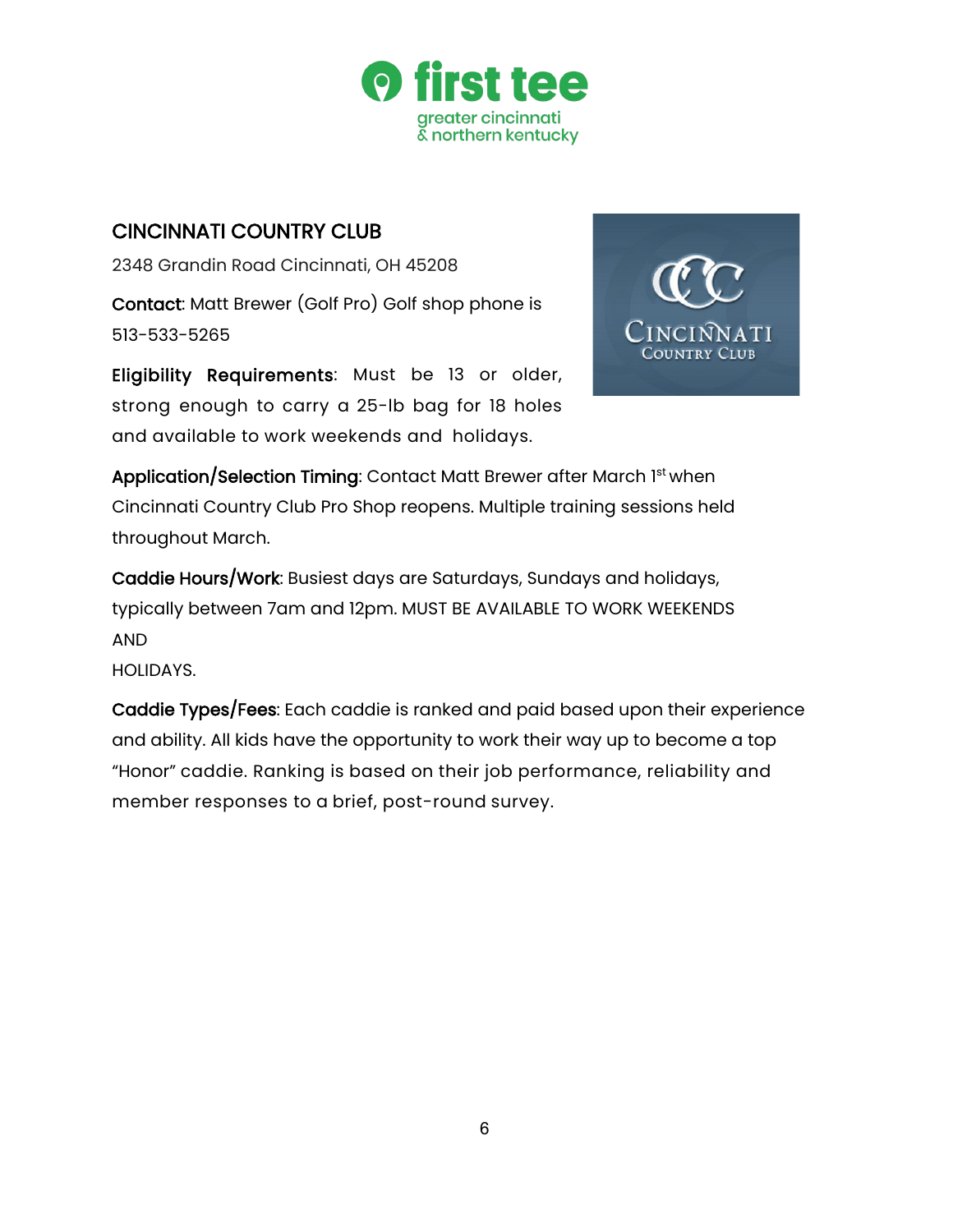

# <span id="page-3-0"></span>CLOVERNOOK COUNTRY CLUB

2035 W. Galbraith Rd. Cincinnati, OH 45239 Contact: Dave Miller, Kyle Unger or Harry Alexander at 513-521-0335; [clovernookgolfshop@clovernookcc.com](mailto:clovernookgolfshop@clovernookcc.com)



Eligibility Requirements: Must be 13 or older, strong enough to carry a 25-lb bag for 18 holes.

Application/Selection Timing: Each perspective new caddie must attend one of the two orientation meetings. These will be held Wednesday February 19th, 6:00 pm start, and Saturday the 22nd at 2:00. The caddie test will then be given on Sunday February 29th at 2:00.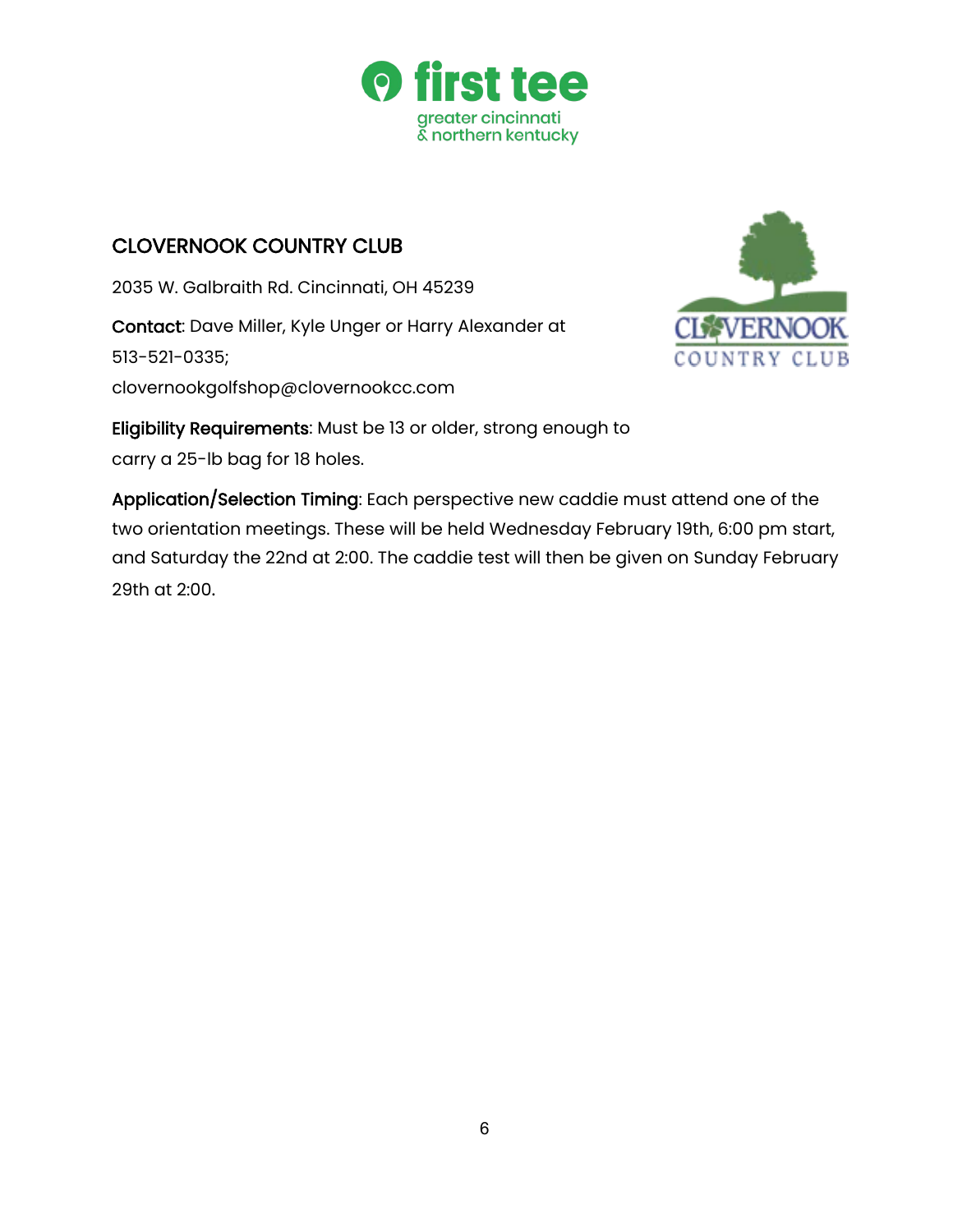

### <span id="page-4-0"></span>COLDSTREAM COUNTRY CLUB



400 Asbury Rd. Anderson, OH 45255

Contact: Ken Kaiser, Duncan Setchell, or Jim Simminger at 513-624-2783 (Pro Shop)

Eligibility Requirements: Must be 14 or older, strong enough to carry a 25-lbs bag for 18 holes

Application/Selection Timing: Pro Shop is closed through February, reopens March 1st, 2019. Contact Duncan or Ken after March 1st to get application, caddie training meeting dates, and additional details. Caddie Training meetings will be held in late March/early April.

Caddie Hours/Work: Caddie rounds are limited to weekends and holidays only. Caddie schedules are set every Friday for the upcoming weekend.

Caddie Types/Fees: Varies based on experience.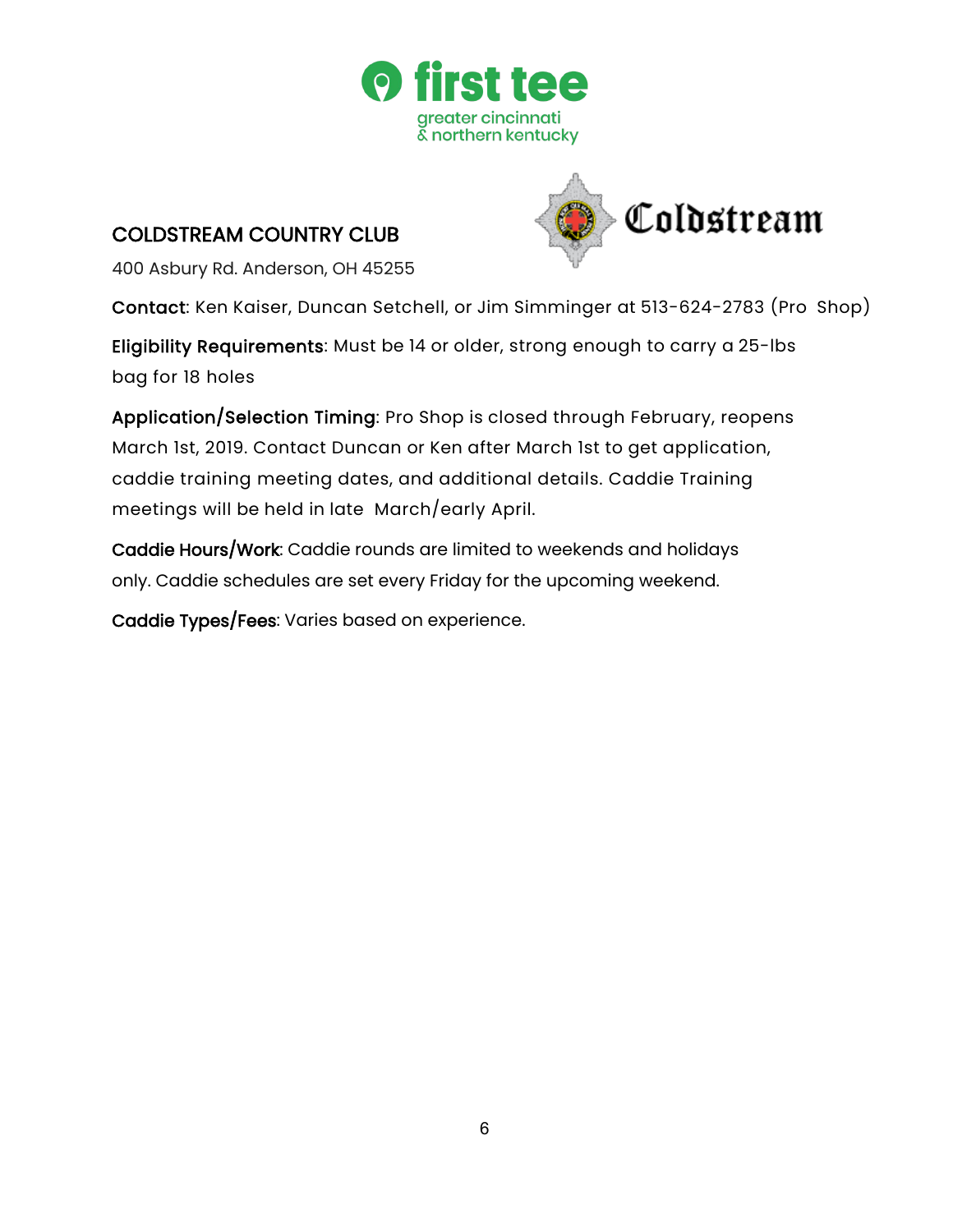

# <span id="page-5-0"></span>HYDE PARK GOLF & COUNTRY CLUB

3740 Erie Ave., Cincinnati, OH 45208; (513) 321-3721

Contact: Caddie master Pat Stricker, [pstricker@mcnhs.org](mailto:pstricker@mcnhs.org)

Eligibility Requirements: At least 7<sup>th</sup> grade; looking for students strong enough to carry a 25-lb bag for 18 holes, understand & appreciate game of golf, have a strong work ethic and are able to caddie on a regular basis.



#### Application/Selection Timing

Will have an information session in early March. For information please call the Pro Shop.

Caddie Hours/Work: Caddie rounds are limited to Fri-Sat-Sun and holidays.

Caddie Types/Fees: \$14-\$24 plus tips.

Questions: Contact the Pro Shop at 513-321-3721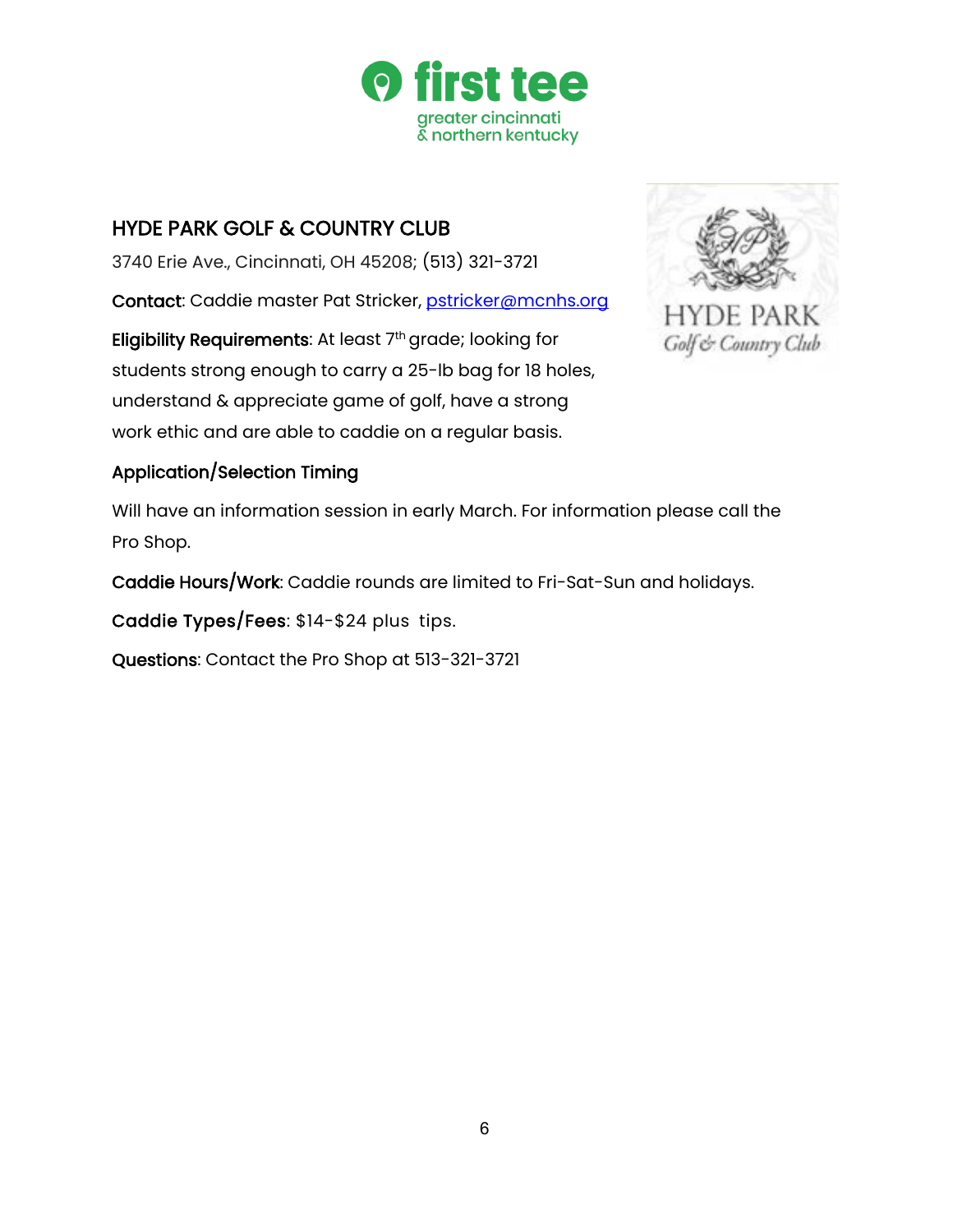

# <span id="page-6-0"></span>KENWOOD COUNTRY CLUB

6501 Kenwood Rd., Cincinnati, OH 45243; (513) 561-7482

Contact: Contact the Pro Shop, (513) 561-7482

About: The club comprises 36 holes. As many as 50 caddies go out on weekends. Club is working on a "caddie- by-request" program to reduce waiting time for caddies.



Caddie play Mondays after 1 p.m., if no events and if they caddied the Saturday and Sunday.



Eligibility Requirements: At least 13 years old, strong enough to carry at least one bag for 18 holes, understand & appreciate game of golf, have a strong work ethic and are able to caddie on a regular basis.

Application/Selection Timing: Application, signed by parent if under 18, is due by March 1st. Caddie training is held late March/early April. Visit [www.kenwoodcc.com](http://www.kenwoodcc.com/)  to view and print application.

Caddie Hours/Work: Busiest Thu-Sun. Caddie Types/Fees: \$20-\$30, plus tips, per bag per 18-hole round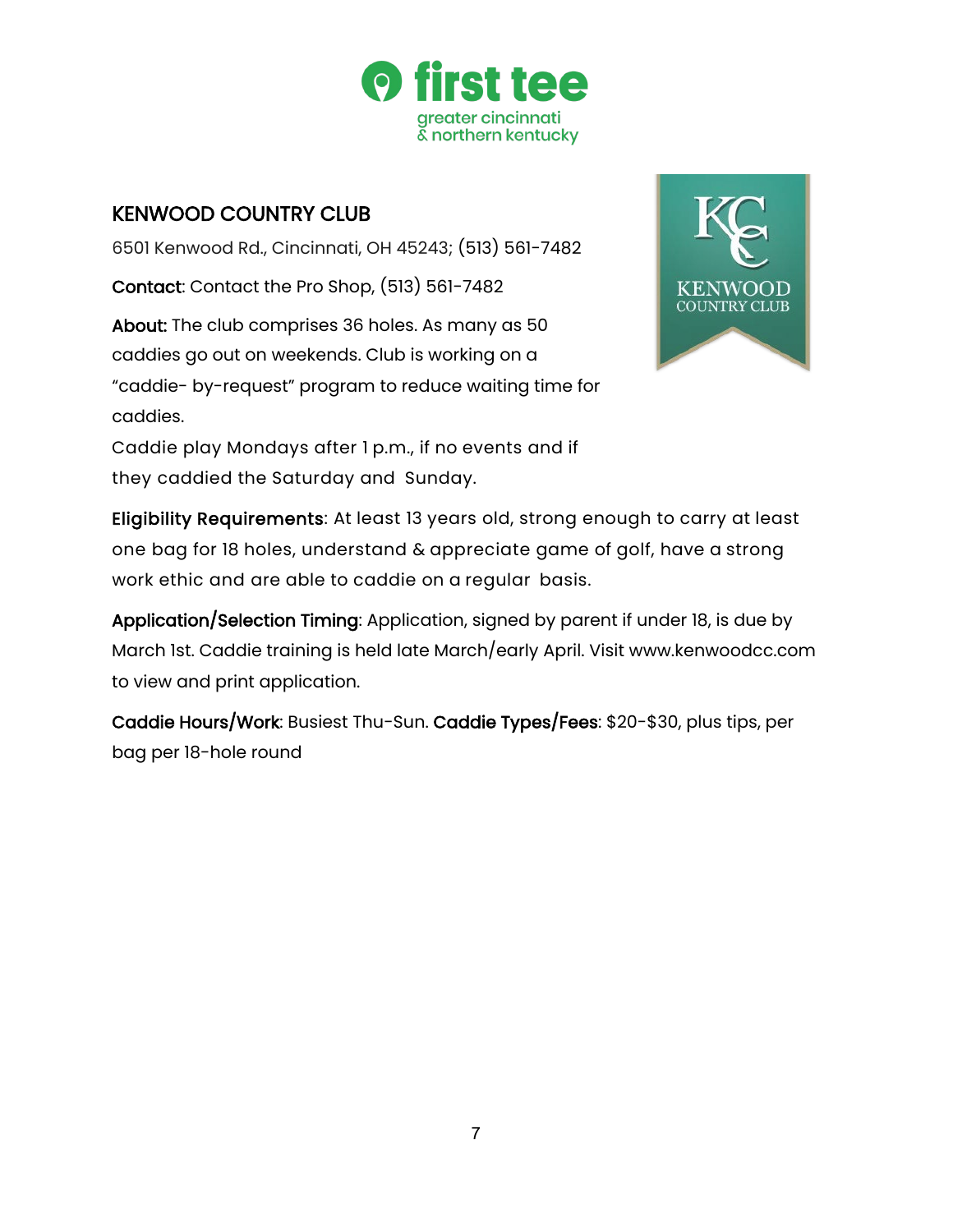

### LOSANTIVILLE COUNTRY CLUB

<span id="page-7-0"></span>3097 Losantiville Ave. Cincinnati, OH 45213 Contact: Kevin Kirkpatrick (Caddie Master[\)](mailto:Kirkpatrick_kev@yahoo.com) [Kirkpatrick\\_kev@yahoo.com](mailto:Kirkpatrick_kev@yahoo.com)



513-366-4080 (pro shop) or 513-631-4133 (clubhouse)

About: Caddie rounds billed to member charges are subject to a 20 percent surcharge. This money is held in escrow to be awarded as 'work bonuses' to the best caddies at our annual Caddie Banquet, held in November. The entire membership is invited.

Eligibility Requirements: Must be 12 or older; at least 5 feet tall; at least 100 lbs.

Application/Selection Timing: Applications are accepted presently and on a first- come first-serve basis and are available in person at the pro-shop or online at: [http://www.losantivillecc.com.](http://www.losantivillecc.com/) Under the "Contact Us" tab you will find the link titled: Application for Employment. Training begins in early spring (late Mar/early Apr). The caddie season begins in May.

Caddie Hours/Work: Weekends and weekdays by request of a club member. Busiest time being Saturday and Sunday mornings.

Caddie Types/Fees: See chart. Tips generally range from \$10-\$20 per bag for 18 holes; \$7-\$12 for 9 holes.

|           | 18 Holes | 9 Holes |
|-----------|----------|---------|
| Hono<br>r | \$20     | \$11    |
| AA        | \$17     | \$10    |
| А         | \$16     | \$9     |
| R         | \$15     | \$8     |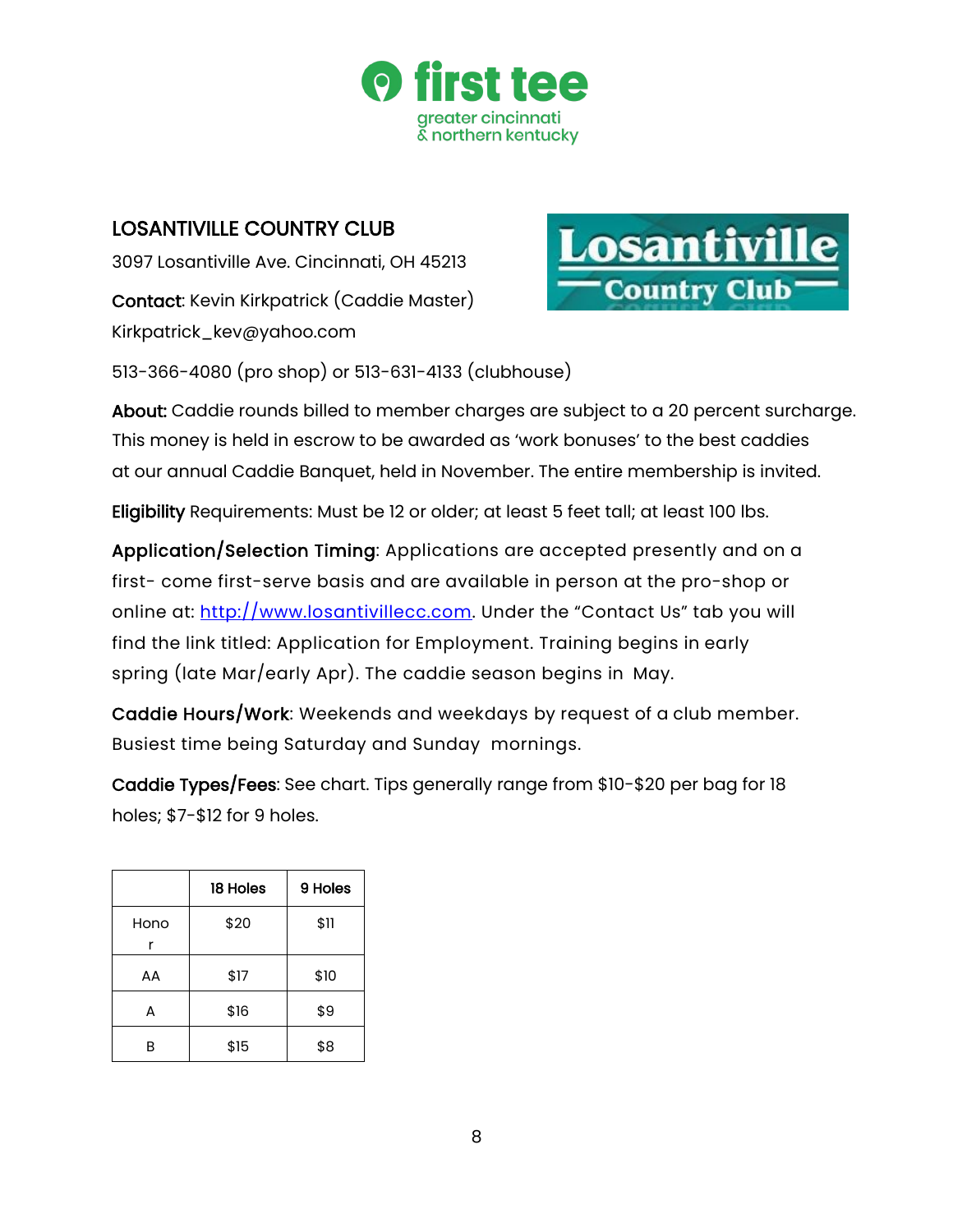

#### <span id="page-8-0"></span>MAKETEWAH COUNTRY CLUB

5401 Reading Rd., Cincinnati, OH 45237; (513) 242-9200.

Contact: Adam Johnston, [ajohnston@maketewah.com](mailto:ajohnston@maketewah.com) or call (513) 906-3288.



Eligibility Requirements: Must be 13 or older, strong enough to carry a 25-lb bag for 18 holes.

Handbook and More Information: Visit their website for more information: <http://www.maketewah.com/public/caddie-program>

#### Application/Selection Timing

New caddie orientation meeting and caddie class will take place early march. Please fill out an online application [here.](https://drive.google.com/open?id=1Zu_mIZ-QMCJ_6zM4BgPo8Q9XTdPNyDueK1ASY1ItteM) Students should be completing 8th grade or turning 14 to apply.

Caddie Hours/Work: Most rounds are weekend and holiday mornings. Members can also request a caddie for work during the week.

Caddie Types/Fees: Caddies are general contractors and usually make \$25-\$45 a bag per loop, cash on the day that they work.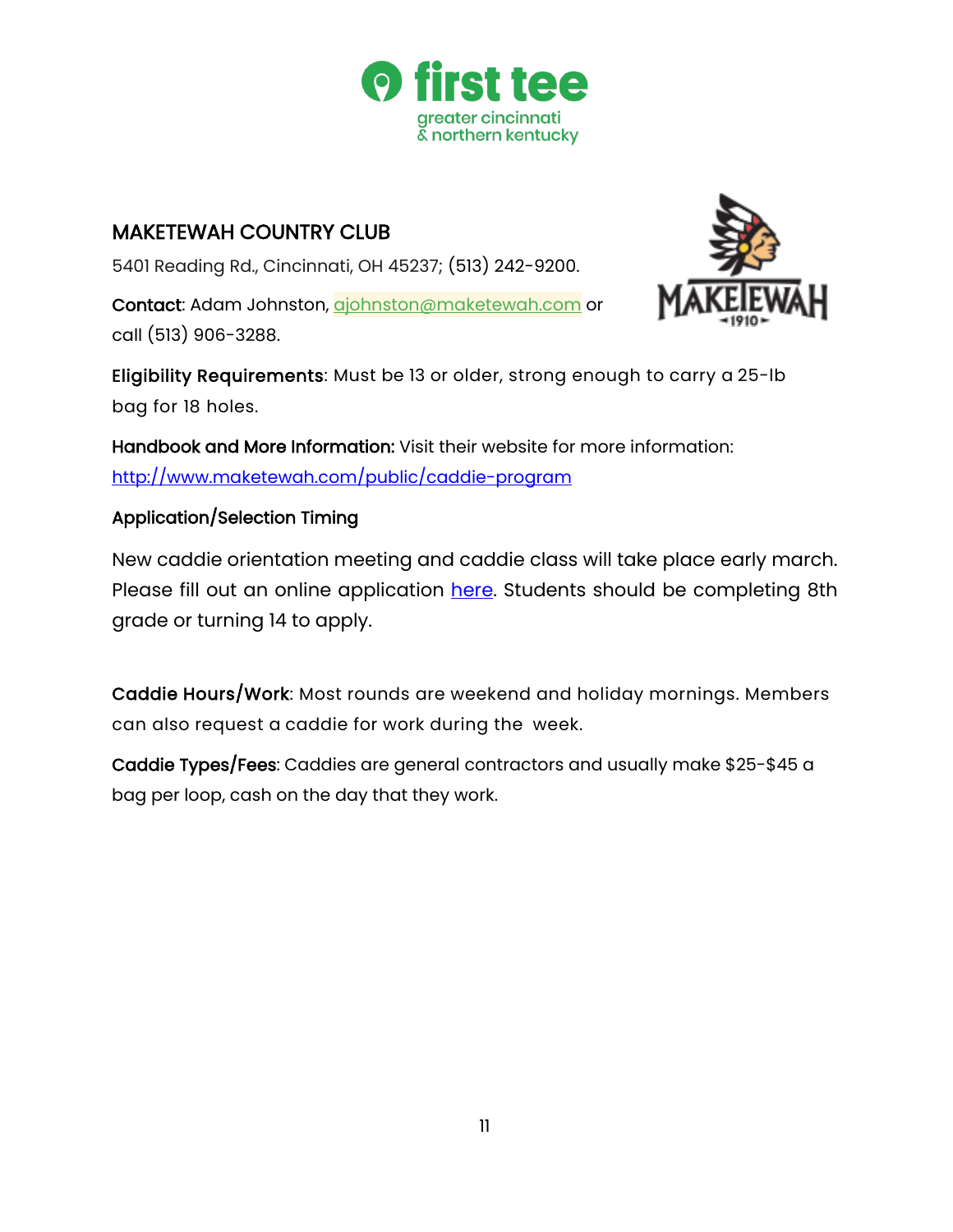

# <span id="page-9-0"></span>TERRACE PARK COUNTRY CLUB

5341 South Milford Road, Milford, OH 45150; (513) 831-3384

About: Terrace Park CC is a great place to caddie and we have a rich history of seeing our caddies move on to college scholarships through the Evans Scholarship Program. The golf course has been described as "The Most Walkable Course in the City," which is great for caddies.



1910

Contact: Caddie master Rich Coe (513) 218-0918

Eligibility Requirements: Must be 14 or older; preference given to high school students with golf experience.

Application/Selection Timing: In early March each year we hold a meeting for prospective caddies to sign up, receive applications and understand general information about the caddie program. Applications are then prioritized in order by receipt date.

Selected caddies must attend a training session which consists of three 9-hole rounds. Caddies also receive a Manual from the Western Golf Association as a reference guide.

Caddie Hours/Work: Most rounds are weekends and holidays, tee times 7-9 a.m. Members can also request a caddie for work during the week or at other times.

#### Caddie Types/Fees:

- "B" caddie \$17.00, plus tip
- " $A$ " caddie \$24.00, plus tip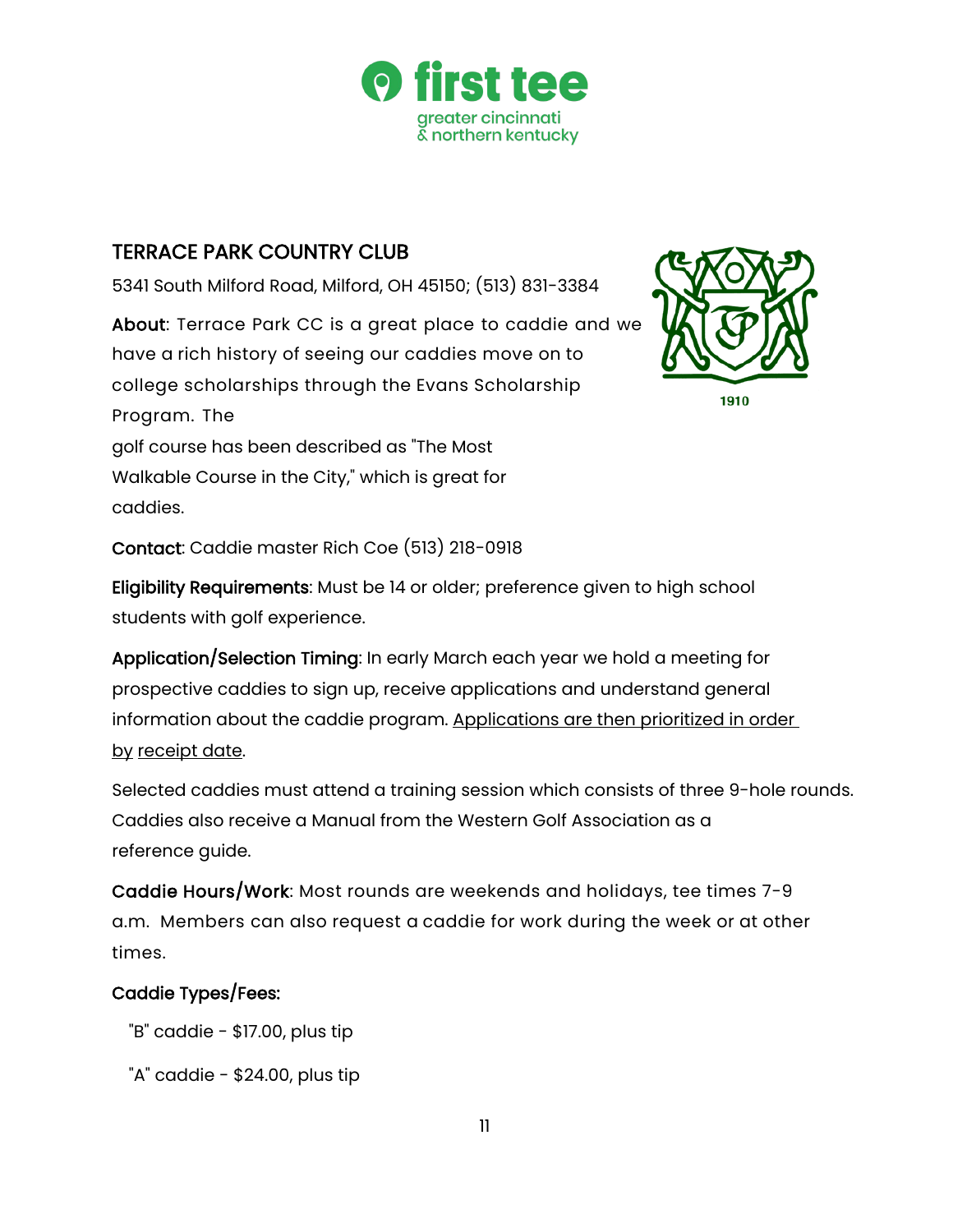

"Honor caddie" - \$30.00, plus tip

All caddies start as "B" caddies and progress based on member evaluations after each round. It typically takes a couple of years of experience to reach the "Honor" level. Knowledge and experience from The First Tee program can help caddies progress faster.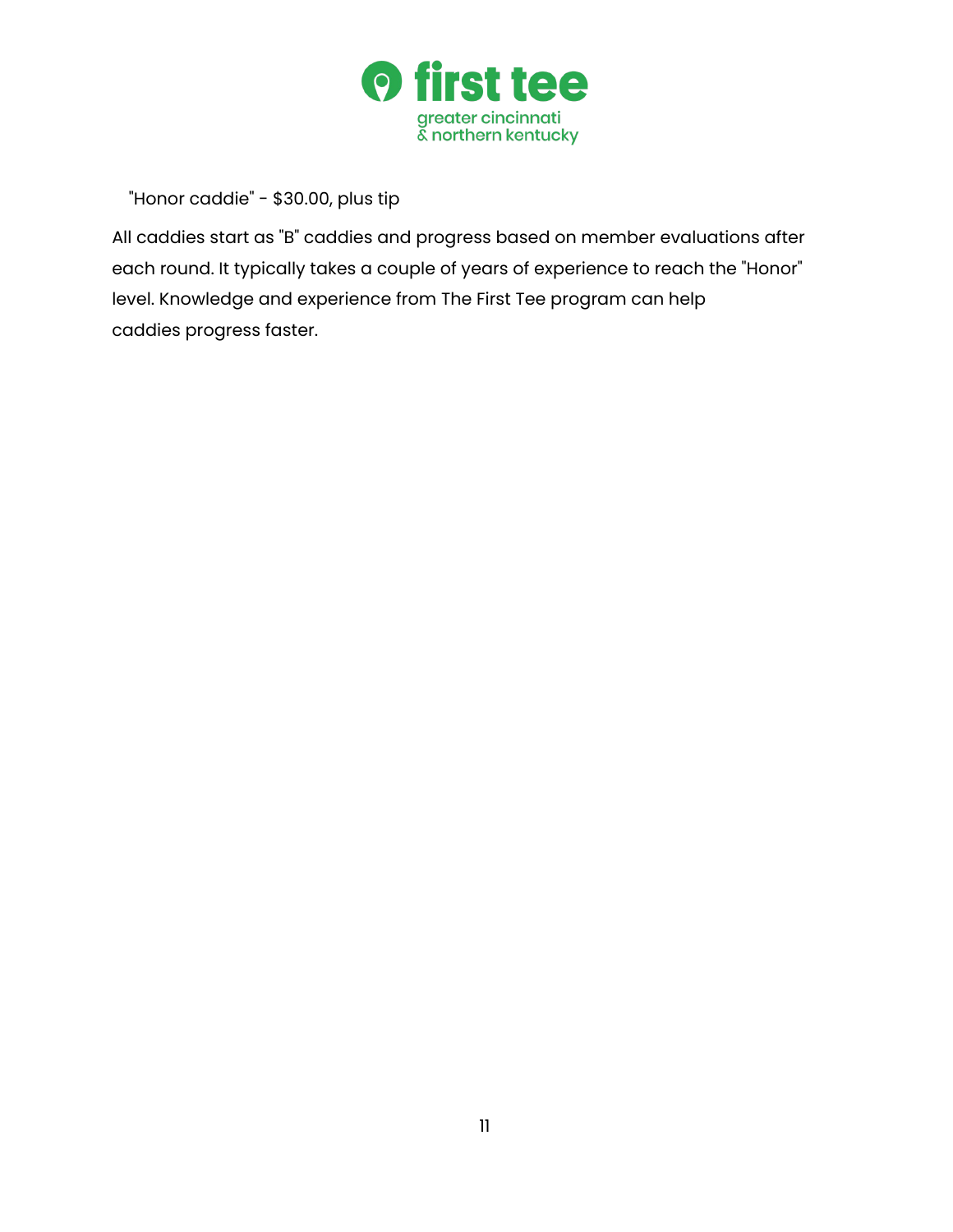

### WESTERN HILLS COUNTRY CLUB

5780 Cleves-Warsaw, Cincinnati, Ohio 45233

Contact: Mark Welage, Head Professional (513) 922- 0019 (pro shop) or Gary Rogers (Caddie Master) [gary.rogers12@yahoo.com \(](mailto:gary.rogers12@yahoo.com)513) 314-2676



Eligibility Requirements: Must be 13 or older, strong enough to carry a 25-lb bag for 18 holes.

Application/Selection Timing: Sign up early March, at Western Hills CC. Trainings will be held the last week of March and first four weeks of April. For more information visit Western Hills Country Club website.

Caddie Hours/Work: Most rounds are available during the weekends and holidays, with some weekday availability (mainly by request).

Caddie Types/Fees: Caddies are compensated based on their rank/experience. There are 3 ranks: B, A, and Honor. All new caddies start off as B caddies, and after hard

work and dedication, they may be able to progress to be an A caddie. Some can progress to an A caddie within their first year. As caddies progress, they may be able to become one of our top caddies, and earn the title of Honor Caddie.

| Pay Chart: |       | 18 Holes<br>One Bag | 18 Holes<br><b>Two Bags</b> | 9 Holes<br>One Bag | 9 Holes Two<br>Bags |
|------------|-------|---------------------|-----------------------------|--------------------|---------------------|
|            | Honor | \$26                | \$52                        | \$13               | \$26                |
|            | A     | \$22                | \$44                        | \$11               | \$22                |
|            | B     | \$18                | \$36                        | \$9                | \$18                |

Visit [www.westernhillscc.com](http://www.westernhillscc.com/) to view complete caddie program information.